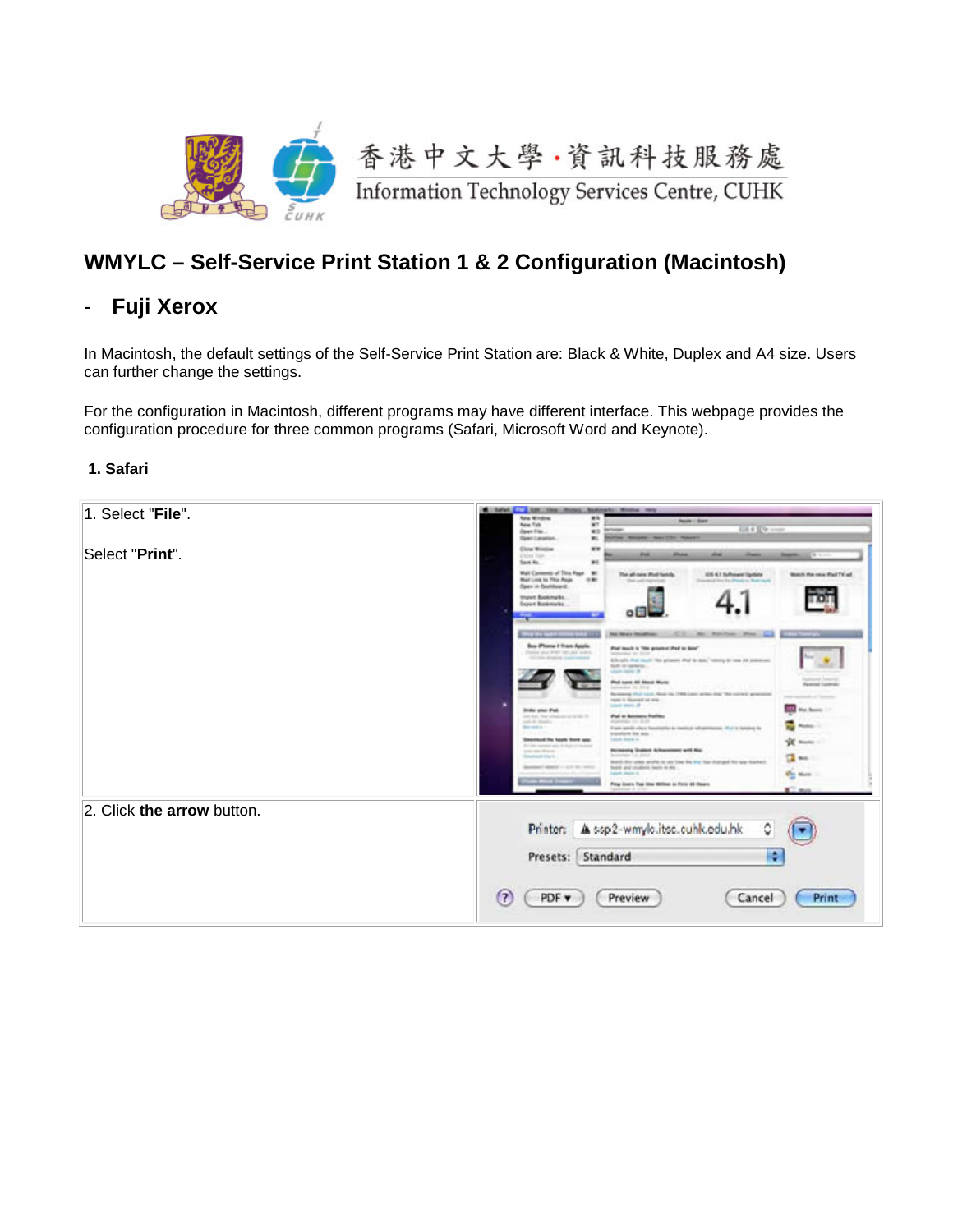| 3. Click "Safari", then<br>- Check on "Two-sided"<br>- select "Job Type" -> "Secure Print"                                  | Printer: A ssp2-wmylc.itsc.cuhk.edu.hk<br>Presets: Default Settings<br>Two-Sided<br>Copies:<br>h<br>FFA SRA IFFE<br>Pages: <b>O</b> All<br>to: $1$<br>From: 1<br>Paper Size: A4<br>210 by 297 mm<br><b>CO</b><br>T»<br>Πŧ<br>Orientation:<br>Scale: 100<br>%<br>Job Type<br>E<br>HE<br>Job Type:<br>Setup.<br><b>Secure Print</b><br>$\rightarrow$ »<br>$\left\langle \left\langle \cdot\right\rangle \right\rangle$<br>1 of 4<br>Defaults<br>$?$ PDF<br><b>Hide Details</b><br>Low Toner<br>Cancel<br>Print |
|-----------------------------------------------------------------------------------------------------------------------------|--------------------------------------------------------------------------------------------------------------------------------------------------------------------------------------------------------------------------------------------------------------------------------------------------------------------------------------------------------------------------------------------------------------------------------------------------------------------------------------------------------------|
| Enter the "User ID" and "Password" that you like.<br>Note: Both "User ID" and "Password" can be set by the                  | Setup<br>User ID:<br>Secure Print Passcode:                                                                                                                                                                                                                                                                                                                                                                                                                                                                  |
| user. If you do not input "User ID" and "Password", the<br>warning screen will display and the print job cannot be<br>sent. | Job Name:<br><b>Use Existing Name</b><br>New Job Name:<br>$\left( 2\right)$<br><b>Defaults</b><br>Cancel<br>OK                                                                                                                                                                                                                                                                                                                                                                                               |
| 4. Select "Image Options" in Job Type.                                                                                      | Printer: A ssp2-wmylc.itsc.cuhk.edu.hk<br>00   count   sets   mone   m   co   co   co   co   con  <br><b>Default Settings</b><br>Presets:<br>Two-Sided<br>Copies: 1<br>三股 a                                                                                                                                                                                                                                                                                                                                  |
| - Recommended to test on "Black and White"<br>- then, Select "Color"                                                        | Pages: O All<br>From: 1<br>to: $1$<br>粵<br>Paper Size: A4<br>210 by 297 mm<br><b>CE</b><br>$\mathbf{F}$<br>Orientation:  <br>Scale: 100<br>%<br><b>Image Options</b><br>Ξ<br>EEE<br><b>CONTRACTOR</b><br>Output Color: √ Color<br>ightness:<br><b>Black and Whi</b><br>$\Omega$<br>$+5$<br>.5<br>Image Quality: High Speed<br>$\rightarrow$<br>1 of 4<br><<<br>$\leq$                                                                                                                                        |
|                                                                                                                             | <b>O</b> Basic Features<br>Image Adjustment<br>Advanced Features<br>Image Type:<br>Standard<br>Auto Screening<br>Screen:<br>Color Balance                                                                                                                                                                                                                                                                                                                                                                    |
|                                                                                                                             | Defaults<br>? PDF Hide Details A Low Toner<br>Cancel<br>Print                                                                                                                                                                                                                                                                                                                                                                                                                                                |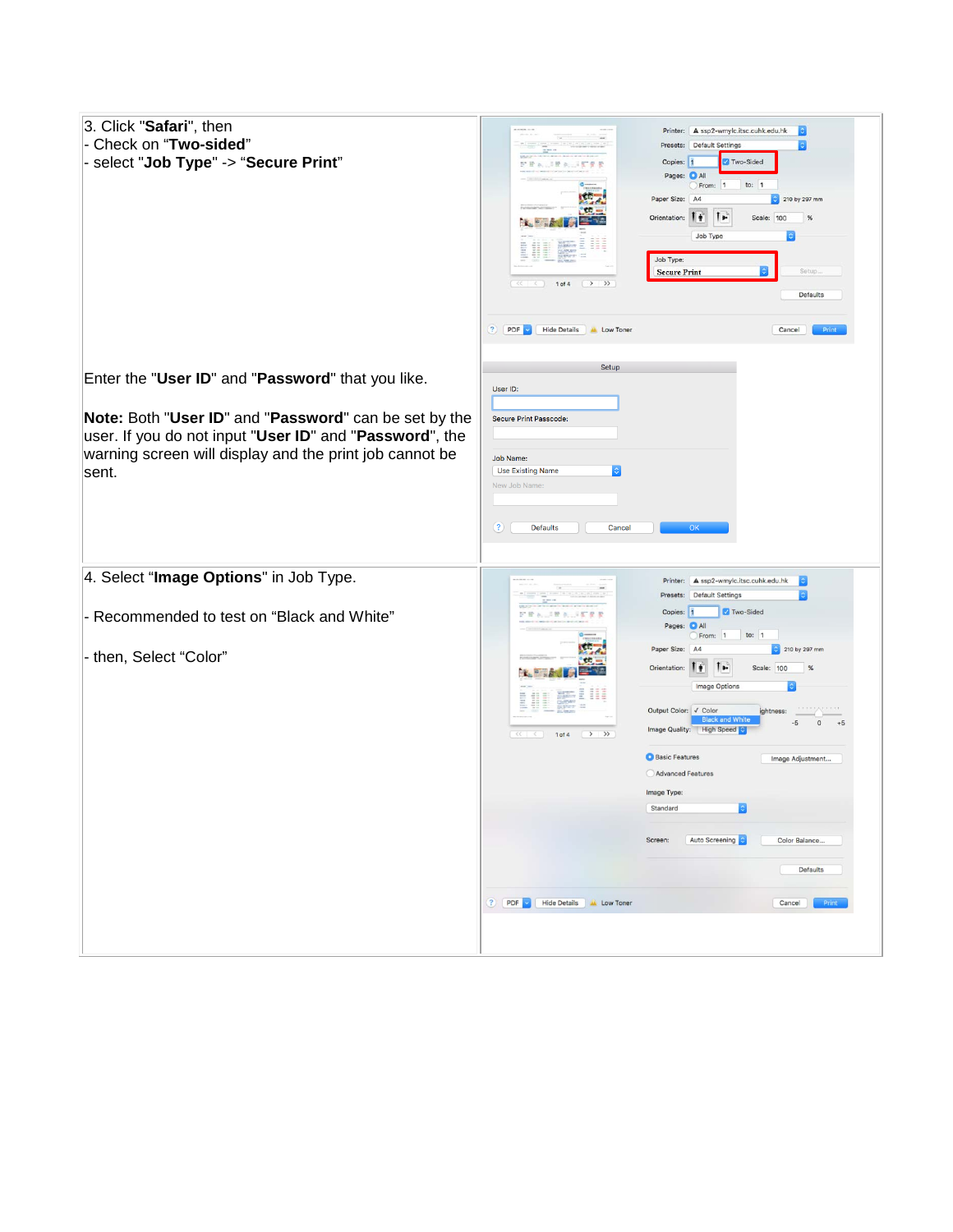| 5. Select "Save As" in Presets.                        | Apple - Start                                                                                                  |
|--------------------------------------------------------|----------------------------------------------------------------------------------------------------------------|
|                                                        | <b>LITT</b> & Qr Coople<br>http://www.apple.com/startpage/<br>Coogle Maps YouTube Whipedia News (ST)+ Popular+ |
|                                                        | $-1$<br>saps1.itsc.cuhk.edu.hk<br>Printer:                                                                     |
|                                                        | C.<br>Presets of Standard                                                                                      |
|                                                        | <b>Last Used Settings</b><br>$-104$<br>Copies                                                                  |
|                                                        | Pages<br>Save As<br>Remare                                                                                     |
|                                                        | Delete                                                                                                         |
|                                                        | $= 5.5$<br>H<br>Orientation:<br>Grade: 1000                                                                    |
|                                                        | æ.<br>Job Log                                                                                                  |
|                                                        | User ID: Mary                                                                                                  |
|                                                        | Ela to 8 alphanumeric characters)<br>æ.<br>Job Type:   Locked Print<br>Total .<br>$2$ of $2$<br>F F<br>$-991$  |
|                                                        | Film Nap<br>THE R R. LEWIS CO., LANSING MICH.                                                                  |
|                                                        | Password:   *****                                                                                              |
|                                                        | $14 - 8$ digits)<br>Enable User Code                                                                           |
|                                                        | truar Code                                                                                                     |
|                                                        | ting to it stigms!                                                                                             |
| 7. To save the color and duplex setting, enter "Locked | Save Preset As:                                                                                                |
| <b>Print - Color &amp; Two-sided"</b> in Preset Name.  |                                                                                                                |
|                                                        | Preset Name: Locked Print - Color & Two-sided                                                                  |
|                                                        |                                                                                                                |
|                                                        | Preset Available For: ● Only this printer                                                                      |
| To save the black-and-white and duplex setting, enter  | All printers                                                                                                   |
| "Locked Print - BW & Two-sided" in Preset Name.        |                                                                                                                |
|                                                        | OK<br>Cancel                                                                                                   |
|                                                        |                                                                                                                |
|                                                        |                                                                                                                |
|                                                        | Save Preset As:                                                                                                |
| Choose "Only this printer" in Preset Availability.     |                                                                                                                |
|                                                        | Preset Name: Locked Print - BW & Two-sided                                                                     |
|                                                        |                                                                                                                |
|                                                        | Preset Available For: ● Only this printer                                                                      |
| Click "OK".                                            | All printers                                                                                                   |
|                                                        |                                                                                                                |
|                                                        | OK<br>Cancel                                                                                                   |
|                                                        |                                                                                                                |

### **2. Microsoft Word**

| 1. Select "File". | Word F. Edit View Insert Format Font Tools Table Window Work<br>×.<br>Help.<br>Project Callery<br><b>Document1</b><br>$\sim$<br>O BEP                                                                                                                                              |
|-------------------|------------------------------------------------------------------------------------------------------------------------------------------------------------------------------------------------------------------------------------------------------------------------------------|
|                   | 100% (m.  CA)<br>New Blank Document<br>Ħ<br>3676<br>an an<br>360<br>Open<br>Zoom<br>New Open Sale<br><b>Navigation Callery Toolbox</b><br><b><i>Distanting</i></b><br>allumina Show<br>Open Recent<br>$\blacksquare$<br>SmartArt Craphics<br>Miterative<br><b>Chame</b><br>$-$ Our |
| Select "Print".   | æ.<br><b>DEW</b><br>Close<br>Save<br>365<br>Save As<br>Save as Web Page                                                                                                                                                                                                            |
|                   | Web Page Preview                                                                                                                                                                                                                                                                   |
|                   | Page Setup<br>đ<br><b>Print Preview</b>                                                                                                                                                                                                                                            |
|                   | Technology<br><b>SCP</b><br><b>Print</b><br>Send To<br>٠                                                                                                                                                                                                                           |
|                   | Properties                                                                                                                                                                                                                                                                         |
|                   |                                                                                                                                                                                                                                                                                    |
|                   |                                                                                                                                                                                                                                                                                    |
|                   | 0-1-1-1-10-10-10-20-20                                                                                                                                                                                                                                                             |
|                   |                                                                                                                                                                                                                                                                                    |
|                   |                                                                                                                                                                                                                                                                                    |
|                   |                                                                                                                                                                                                                                                                                    |
|                   |                                                                                                                                                                                                                                                                                    |
|                   | ä<br>×                                                                                                                                                                                                                                                                             |
|                   | $=$<br>÷                                                                                                                                                                                                                                                                           |
|                   | ×                                                                                                                                                                                                                                                                                  |
|                   | $\mathbf{m} \equiv \mathbf{m} \left( \mathbf{m} \right) \mathbf{m} \left( \mathbf{m} \right)$<br>Pages: 1 of 1 Words: 0 of 0 . C) 0. This                                                                                                                                          |
|                   |                                                                                                                                                                                                                                                                                    |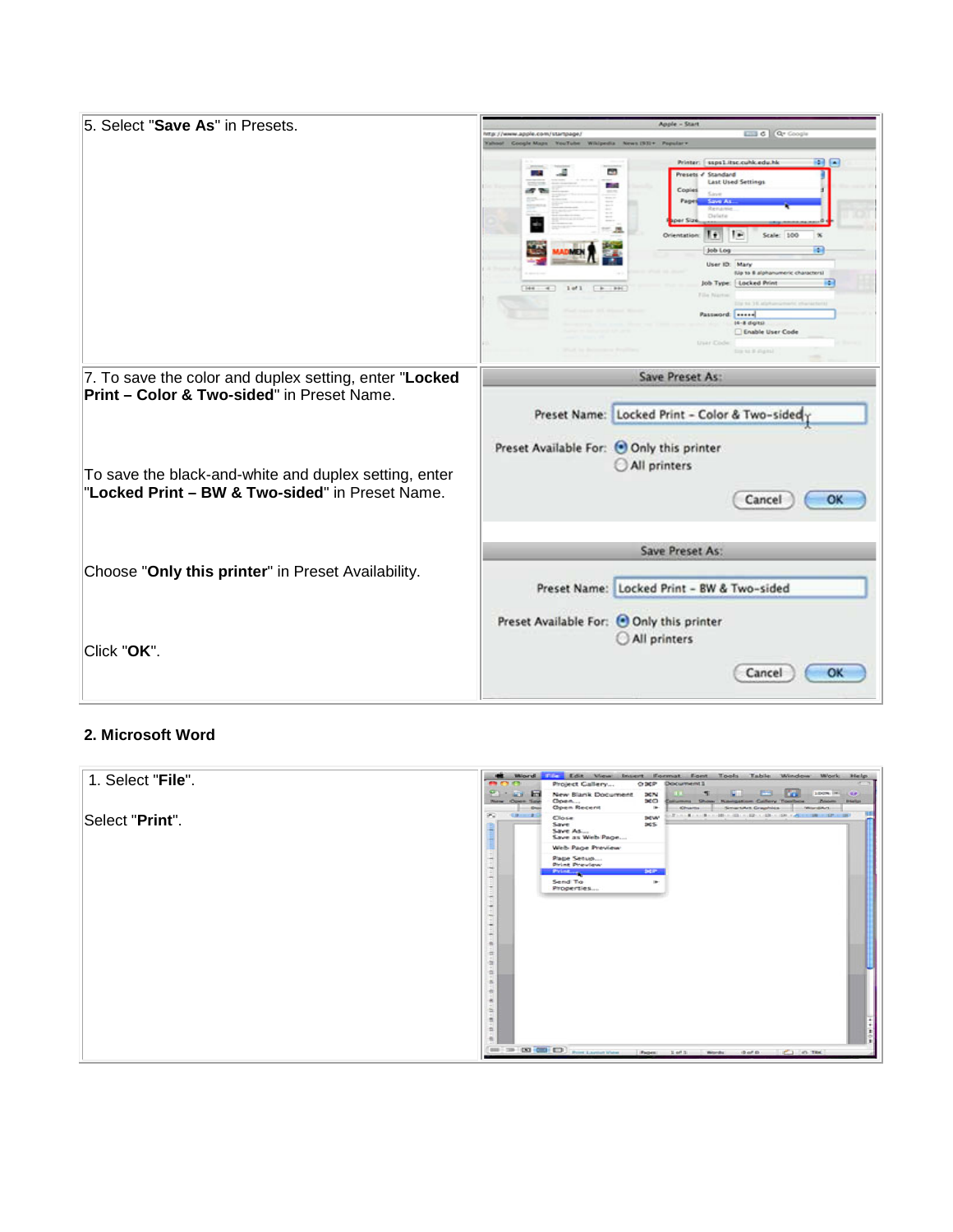| 2. Click the arrow button.                                                                                                                                                                                                                | Printer: A ssp2-wmyle.itsc.cuhk.edu.hk<br>¢<br>Presets: Standard<br>H<br>$\left( 7\right)$<br>PDF v<br>Preview<br>Cancel<br>Print                                                                                                                                                                                                                                                                                                                                                                                                                                                                                                                                                                                                                                                                                                                                                                                 |
|-------------------------------------------------------------------------------------------------------------------------------------------------------------------------------------------------------------------------------------------|-------------------------------------------------------------------------------------------------------------------------------------------------------------------------------------------------------------------------------------------------------------------------------------------------------------------------------------------------------------------------------------------------------------------------------------------------------------------------------------------------------------------------------------------------------------------------------------------------------------------------------------------------------------------------------------------------------------------------------------------------------------------------------------------------------------------------------------------------------------------------------------------------------------------|
| 3. Click "Print" in MS Word, then<br>- Check on "Two-sided"<br>- select "Job Type" -> "Secure Print"                                                                                                                                      | Printer: A ssp2-wmylc.itsc.cuhk.edu.hk<br>$1 - 1 = 1 + 1$<br>Presets: Default Settings<br>Two-Sided<br>Copies: 1<br>38 a 15 f<br>Pages: O All<br>to: $1$<br>From: 1<br>ξD,<br>Paper Size: A4<br>210 by 297 mm<br><b>CO</b><br>$\mathbf{I}$<br>Orientation:<br>Scale: 100<br>$\%$<br>∎∎<br>Job Type<br><b>WAY: 2 222</b><br>E<br>O<br>Colorado<br>$\equiv$<br>Job Type:<br>Setup.<br><b>Secure Print</b><br>$\rightarrow$ »<br>1 of 4<br>Defaults<br>PDF<br><b>Hide Details</b><br>$\left( 3\right)$<br><b>ALL</b> Low Toner<br>Cancel<br>Print                                                                                                                                                                                                                                                                                                                                                                    |
| Enter the "User ID" and "Password" that you like.<br>Note: Both "User ID" and "Password" can be set by the<br>user. If you do not input "User ID" and "Password", the<br>warning screen will display and the print job cannot be<br>sent. | Setup<br>User ID:<br><b>Secure Print Passcode:</b><br>Job Name:<br><b>Use Existing Name</b><br>New Job Name<br>$\left( 3\right)$<br><b>Defaults</b><br>Cancel<br>OK                                                                                                                                                                                                                                                                                                                                                                                                                                                                                                                                                                                                                                                                                                                                               |
| 4. Select "Image Options" in Job Type.<br>- Recommended to test on "Black and White"<br>- then, Select "Color"                                                                                                                            | <b>B</b><br>Printer: A ssp2-wmylc.itsc.cuhk.edu.hk<br>08   200901   2008   0:2007   0:100   10:10<br>Presets: Default Settings<br>$ \hat{\mathbf{c}} $<br>Two-Sided<br>Copies: 1<br>記載 A. 三開 A. 三国皇家<br>Pages: O All<br>From: 1<br>to: $1$<br>Paper Size: A4<br>210 by 297 mm<br>$\mathbf{L}$<br>Orientation:  <br>Scale: 100<br>%<br>Image Options<br><b>ALL NEWS E III</b><br>÷.<br>호표회<br>Siner 12<br><b>RECEIVED FOR</b><br>Output Color: √ Color<br>ightness:<br><b>Black and White</b><br>$-5$ 0 $+5$<br>Image Quality: High Speed<br>$\left(\begin{array}{ccc} \langle\langle\cdot\cdot\rangle & \langle\cdot\cdot\rangle \end{array}\right)$ 1 of 4 $\left(\begin{array}{ccc} \cdot & \cdot & \cdot \\ \cdot & \cdot & \cdot \end{array}\right)$<br><b>O</b> Basic Features<br>Image Adjustment<br>Advanced Features<br>Image Type:<br>Standard<br>Auto Screening<br>Screen:<br>Color Balance<br>Defaults |
|                                                                                                                                                                                                                                           | ? PDF Hide Details A Low Toner<br>Print<br>Cancel                                                                                                                                                                                                                                                                                                                                                                                                                                                                                                                                                                                                                                                                                                                                                                                                                                                                 |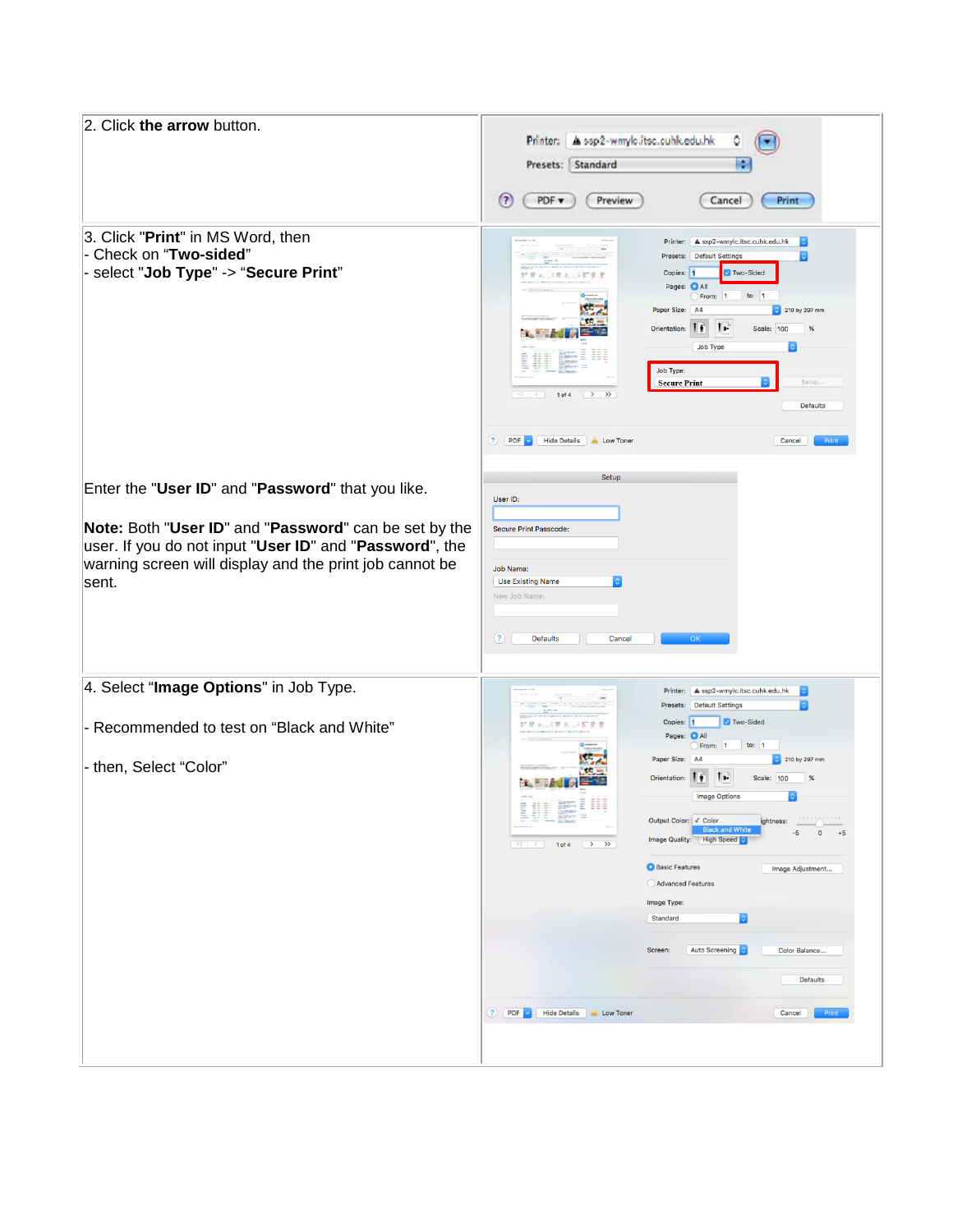| 6. Select "Save As" in Presets.                        | Print                                                     |
|--------------------------------------------------------|-----------------------------------------------------------|
|                                                        |                                                           |
|                                                        | ssps1.itsc.cuhk.edu.hk<br>۰<br>$\blacksquare$<br>Printer: |
|                                                        | Presets √ Standard<br>Last Used Settings                  |
|                                                        | Copies                                                    |
|                                                        | Save<br>Save As<br>Pages<br>ш                             |
|                                                        | Rename                                                    |
|                                                        | Delete                                                    |
|                                                        | Feature Sets:   General-1<br>n                            |
|                                                        | 圖<br>Prompt User<br>Fit to Paper:                         |
|                                                        | <b>RM</b><br>600 dpi<br>Resolution:                       |
|                                                        | $\{a\}$<br>Collate: Off                                   |
|                                                        | - 199<br><b>Off</b><br>Toner Saving:                      |
|                                                        | 标准<br>Image Smoothing: Off                                |
|                                                        | m<br>Color<br>Color Mode:                                 |
|                                                        |                                                           |
|                                                        | 2<br>PDF v<br>Preview<br>Cancel<br>Print                  |
| 7. To save the color and duplex setting, enter "Locked | Save Preset As:                                           |
| <b>Print - Color &amp; Two-sided"</b> in Preset Name.  |                                                           |
|                                                        | Preset Name: Locked Print - Color & Two-sided             |
|                                                        |                                                           |
|                                                        | Preset Available For: O Only this printer                 |
| To save the black-and-white and duplex setting, enter  | All printers                                              |
| "Locked Print - BW & Two-sided" in Preset Name.        | OK<br>Cancel                                              |
|                                                        |                                                           |
|                                                        |                                                           |
|                                                        | Save Preset As:                                           |
| Choose "Only this printer" in Preset Availability.     |                                                           |
|                                                        | Preset Name: Locked Print - BW & Two-sided                |
|                                                        |                                                           |
|                                                        |                                                           |
|                                                        | Preset Available For: Only this printer                   |
| Click "OK".                                            | All printers                                              |
|                                                        | OK<br>Cancel                                              |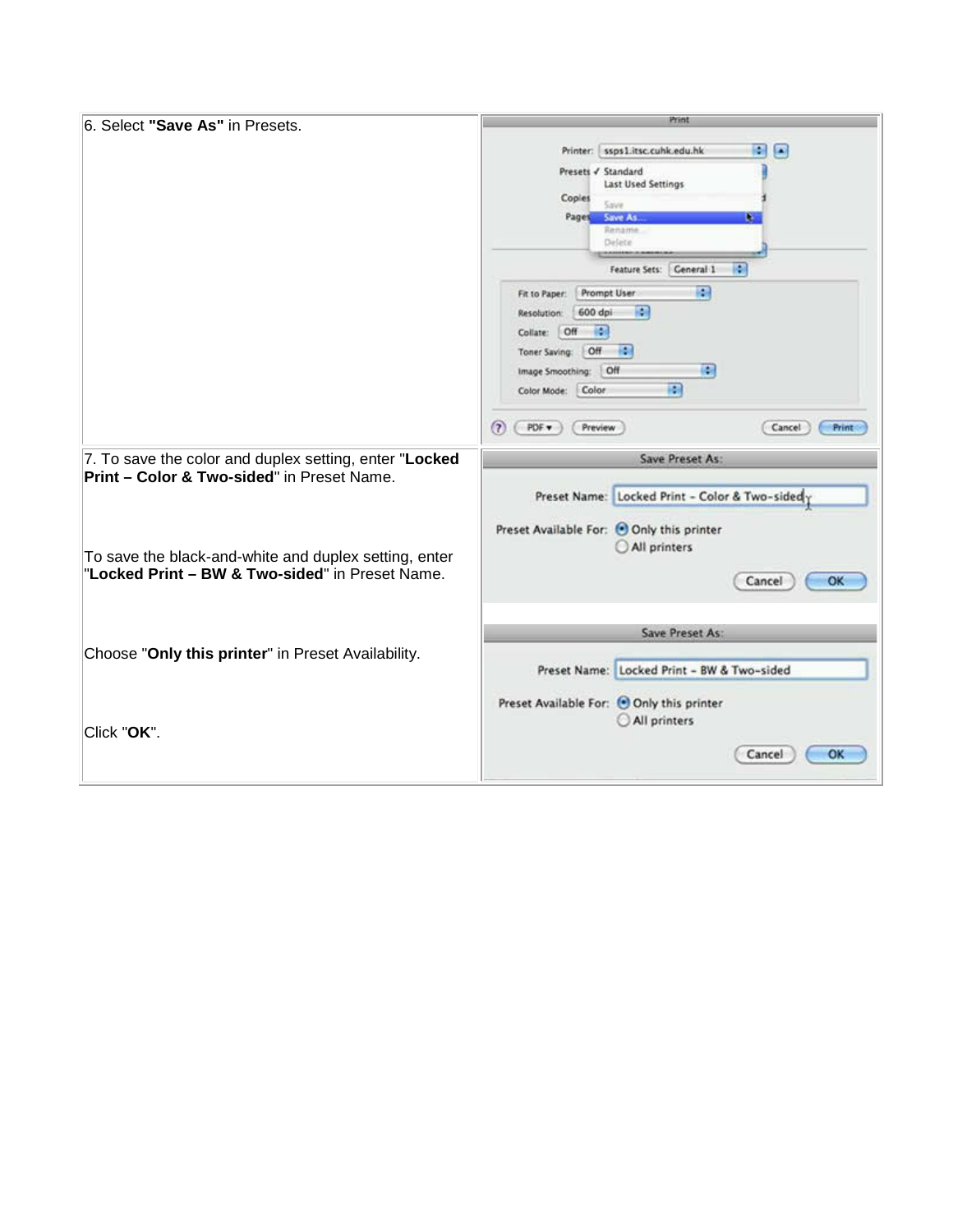## **3. Keynote**

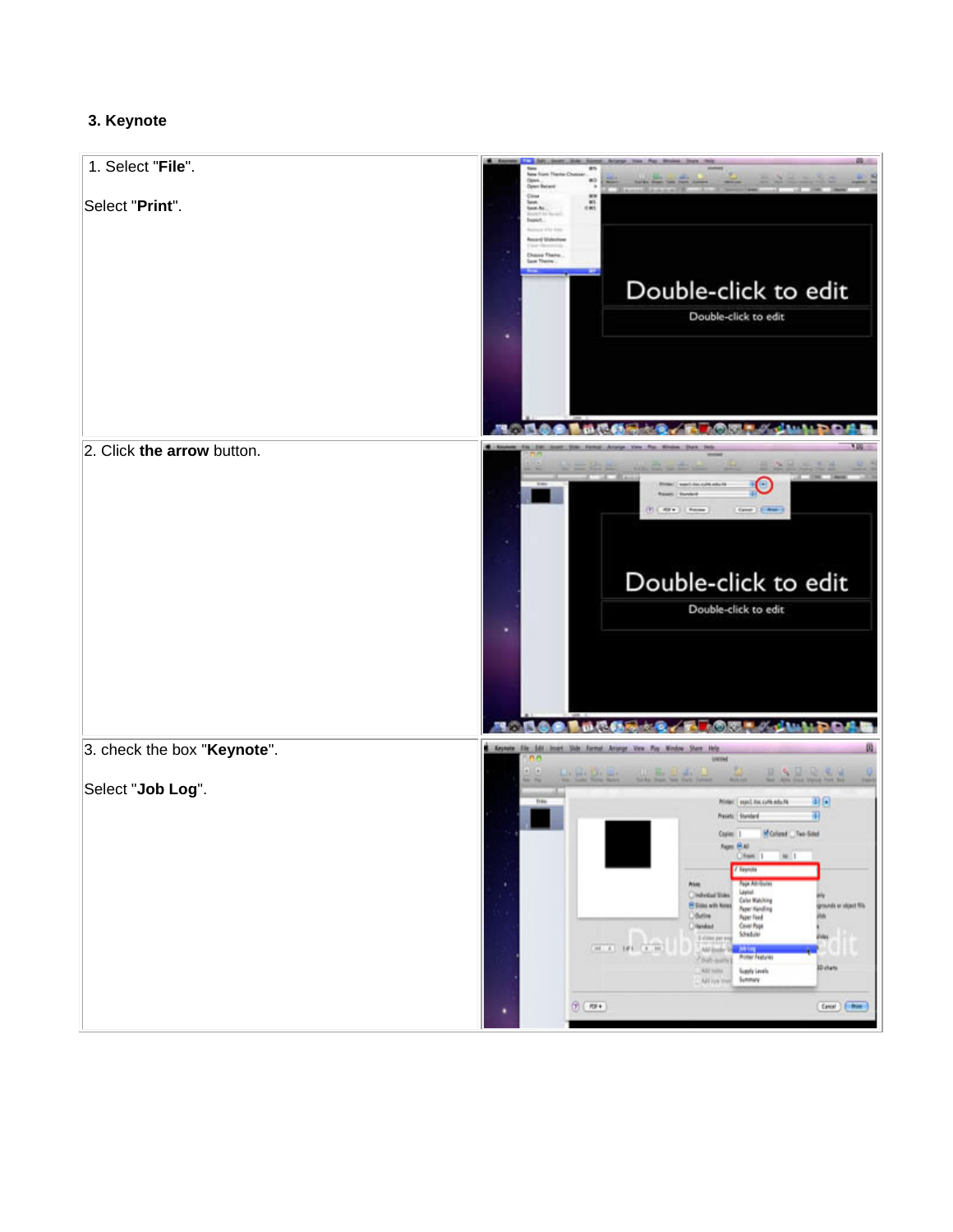